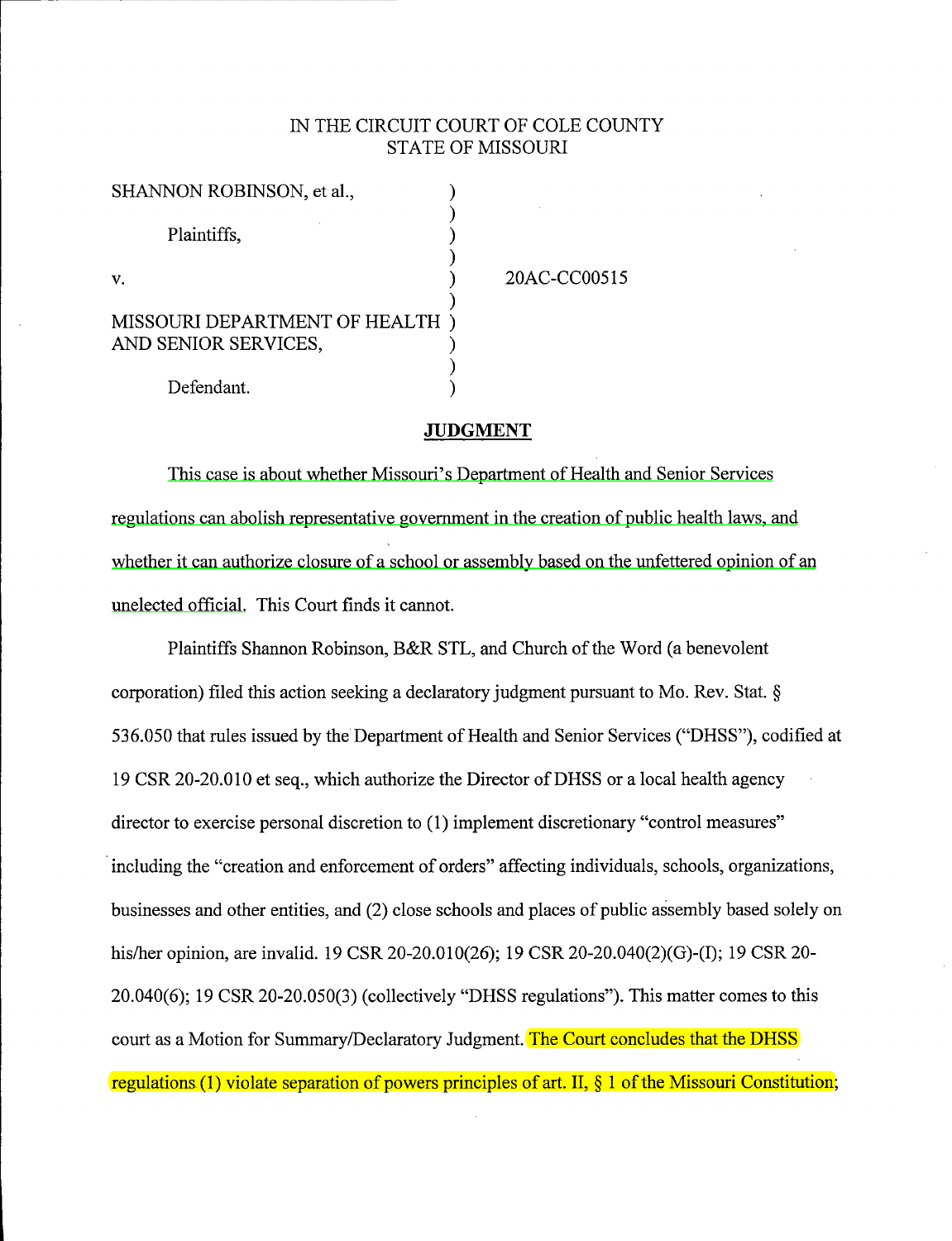(2) violate the Missouri Administrative Procedure Act, Mo. Rev. Stat. § 536.010 et seq.; (3) are inconsistent with the public health law framework established by Missouri statutes; and (4) violate the equal protection clause of the Missouri Constitution, Mo. CONST. art. II, § 1.

## **1. The DHSS regulations violate separation of powers principles of art.** II, § **1 of the Missouri Constitution.**

Separation of powers among the three branches of government – legislative, administrative, judicial – is fundamental to the preservation of liberty. DHSS regulations break our three-branch system of government in ways that a middle school civics student would recognize because they place the creation of orders or laws, and enforcement of those laws, into the hands of an unelected administrative official.

"When the legislative and executive powers are united in the same person, or in the same body of magistrates, there can be no liberty; because apprehensions may arise, lest the same monarch or senate should enact tyrannical laws, to execute them in a tyrannical manner." Baron de Montesquieu, The Spirit of the Laws (London: J. Nourse and P. Vaillant, 1758), Book XI, ch. 6, p. 16. "One of the settled maxims in constitutional law is that the power conferred upon the legislature to make laws cannot be delegated by that department to any other body or authority." Cooley, Constitutional Limitations (1886), pp. 116-117. "It is incumbent on the courts to ensure decisions are made according to the rule of law, not hysteria... One hopes that this great principle—essential to any free society, including ours—will not itself become yet another **casualty of COVID-19.**" *Dept. of Health and Human Services v. Manke, CC: 20-004700-CZ* (Mich. 2020, Justice Viviano, concurring).

The Missouri Constitution provides as follows:

The powers of government shall be divided into three distinct departments—the legislative, executive and judicial—each of which shall be confided to a separate magistracy, and no person, or collection of persons, charged with the exercise of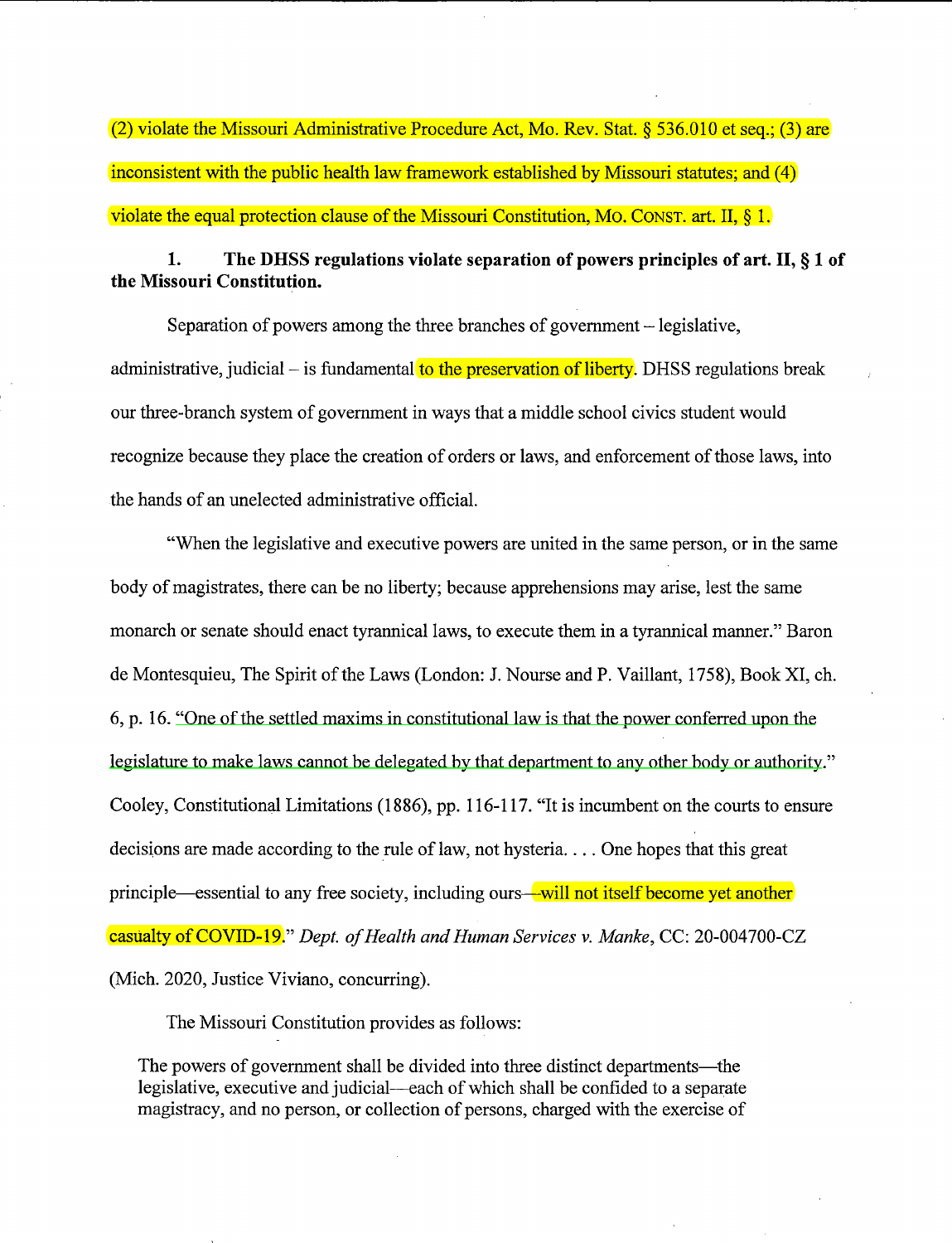powers properly belonging to one of those departments, shall exercise any power properly belonging to either of the others, except in the instances in this constitution expressly directed or permitted.

Mo. CONST. art. II, § 1.

Thus, absent express direction or express permission in the Missouri Constitution for one of three departments of government to exercise powers belonging to either of the other two departments, acts done "must incontinently be condemned as unwarranted by the constitution. . . . Each department of the government is essentially and necessarily distinct from the others, and neither can lawfully trench upon or interfere with the powers of the other; and our safety, both as to national and state governments, is largely dependent upon the preservation of the distribution of power and authority made by the constitution, and the laws made in pursuance thereof." *Missouri Coalition for Environment v. Joint Committee on Administrative Rules,* 948 S.W.2d 125 (Mo. 1997), *citing Albright v. Fisher,* 164 Mo. 56, 64 S.W. 106, 108-09 (1901).

The Missouri Supreme Court has recognized that a legislative body generally cannot delegate its authority, but alone must exercise its legislative functions. *Automobile Club of Mo. v. City of St. Louis,* 334 S. W.2d 355 (Mo. 1960); *State ex rel. Priest v. Gunn,*  326 S.W.2d 314, 320, 321 (Mo. bane 1959). A law delegating certain authority "is constitutional if a definite standard is provided and no arbitrary discretion is involved." *State v. Bridges,* 398 S.W.2d 1, 5 (Mo. 1966); *Behnke v. City of Moberly,* 243 S.W.2d · 549 (Mo. App. 1951). Any law "which attempts to clothe an administrative officer with arbitrary discretion, without a definite standard or rule for his guidance, is an unwarranted attempt to delegate legislative functions to such officer, and for that reason is unconstitutional." *Lux v. Milwaukee Mechanics Ins. Co.,* 15 S.W.2d 343 (Mo. 1929).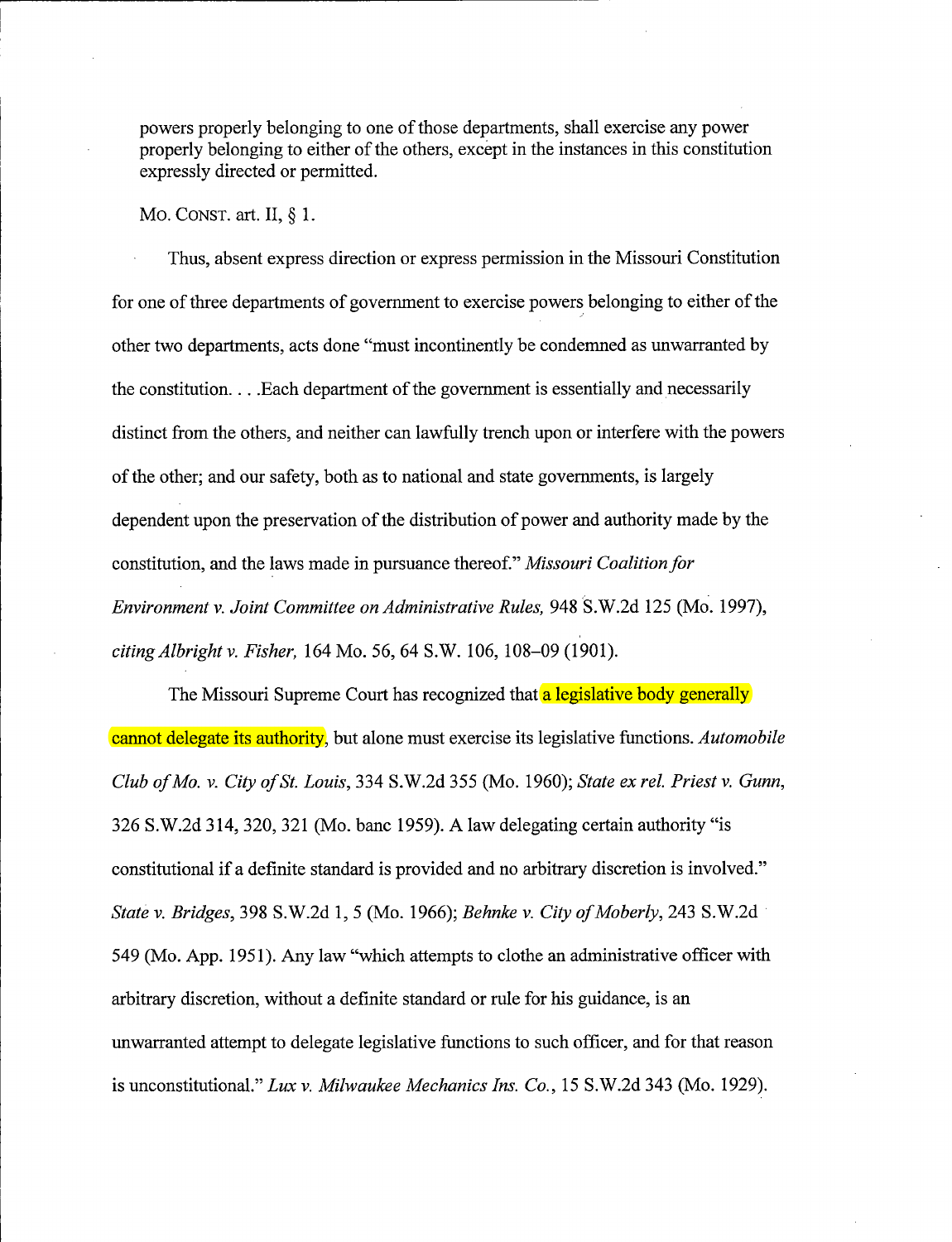The Missouri Supreme Court has well developed case law on the subject of unconstitutional delegations of power to executive branch officials. Although "a legislative body cannot delegate its authority," the Court has held that "it may empower certain officers, boards and commissions to carry out in detail the legislative purposes and promulgate rules by which to put in force legislative regulations. *"Auto. Club of Mo. v. City of St. Louis,* 334 S.W.2d 355, 358 (Mo.1960). This is particularly so where the executive agency possesses special expertise. *State Tax Comm'n v. Admin. Hearing Comm'n,* 641 S.W.2d 69, 74 (Mo.1982). Delegation is constitutional only when the delegating statute or ordinance "contains sufficient criteria or guidelines" to guide the executive official's decision-making. *Ruggeri v. City of St. Louis,* **441** S.W.2d 361, 363 (Mo.1969); see also *Auto. Club of Mo.*., 334 S.W.2d at 358. Conversely, an ordinance or statute is unconstitutional when it "attempts to clothe an administrative officer with arbitrary discretion, without a definite standard or rule for his guidance." *Porporis v. City ,of Warson Woods,* 352 S.W.2d 605, 607 (Mo.1962) (internal quotes omitted); see also *Howe v. City of* St. *Louis,* 512 S.W.2d 127, 133 (Mo.1974). Regarding the delegation of law-making functions in particular, the Court has recognized that "the duty and power to define crimes and ordain punishment is exclusively vested in the legislature," *State v. Brown,* 660 S.W.2d 694, 698 (Mo.1983). The requirements that the Missouri Constitution and over a century of Missouri Supreme Court precedent place on delegations of authority applies to DHSS. DHSS is limited to a definite standard for its delegated duty, and no arbitrary discretion can be or is involved. *State v. Bridges,* 398 S.W.2d at 5.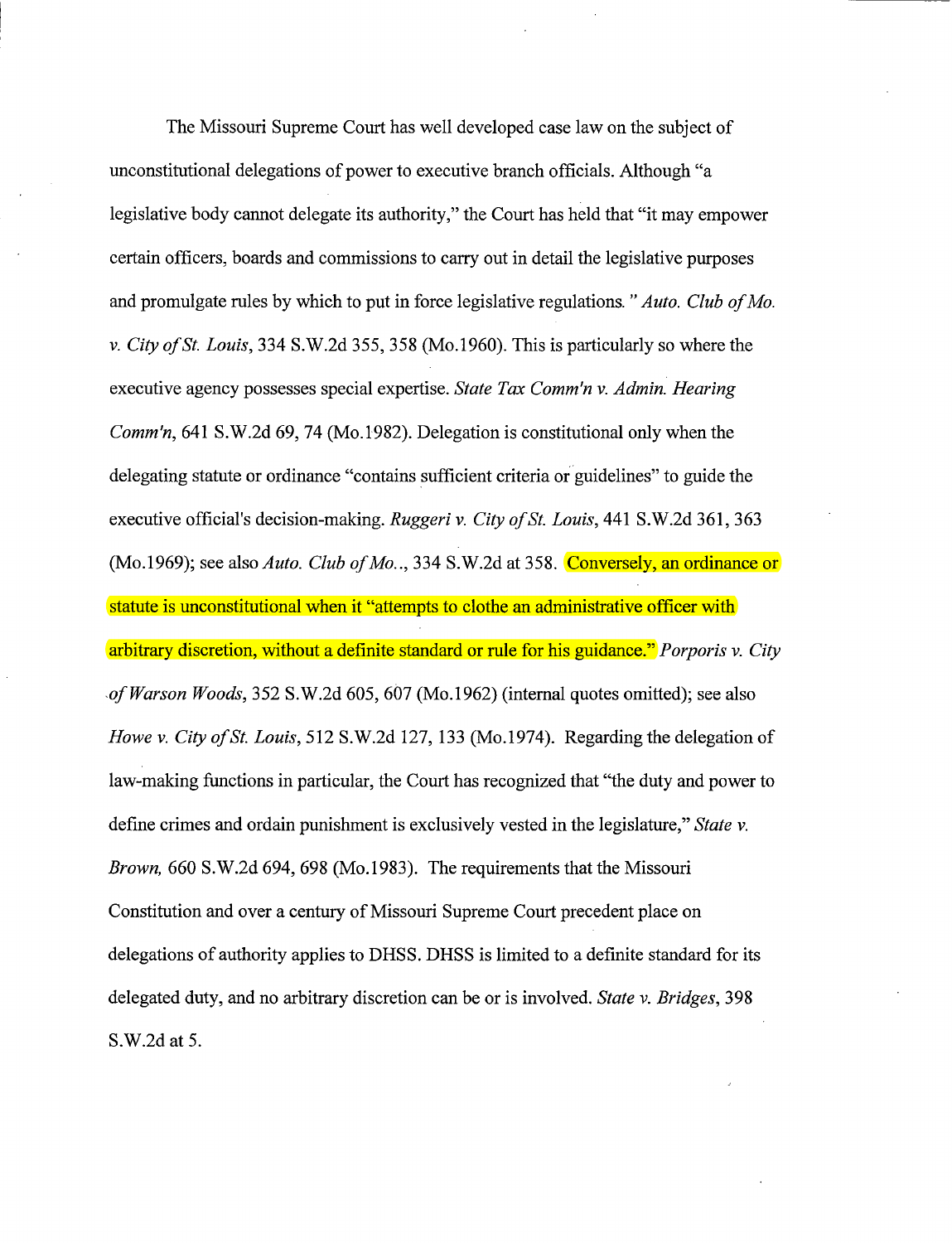DHSS has statutory authority to "designate those diseases which are infectious, contagious, communicable or dangerous in their nature and shall make and enforce adequate orders, findings, rules and regulations to prevent the spread of such diseases and to determine the prevalence of such diseases within the state." Mo. Rev. Stat.§ 192.026. DHSS regulations delegate to the DHSS Director and local health agency directors throughout Missouri the power to implement discretionary "control measures" including the "creation and enforcement of orders" within their jurisdictions. 19 CSR 20-20.040(2)(G)-(I); 19 CSR 20-20.040(6). DHSS regulations also authorize an individual health agency director to close a school or place of public assembly if "in the opinion of the [health official] the closing is necessary to protect the  $\rightarrow$  public health." 19 CSR 20-20.050(3). Thus, the state delegated rulemaking power to an administrative agency, and the administrative agency, has in tum, delegated broad rulemaking power to an unelected administrative official. This type of double delegation, which results in lawmaking by an administrative entity, is an impermissible combination of legislative and administrative power. *Cavanaugh v. Gerk,* 280 S.W.2d 51 (Mo. bane 1926) (rules promulgated by a traffic council pursuant to general provisions are unauthorized by law). The DHSS regulations violate the principles of separation of powers by unlawfully placing unguided and unbridled ruleniaking power in the hands of a public official.

DHSS asserts that words such as "necessary," "adequate," and "appropriate" smattered throughout the regulations provide sufficient standards to guide agency officials in developing control measures and creating and enforcing their own rules and orders. Decades of case law consistently holds otherwise. Delegations of authority that include the phrase "in accordance with *public convenience and necessity"* are insufficient due to lack of criterion or standard. *Automobile Club,* 334 S.W.2d at 359 (emphasis supplied). Also, delegations that permit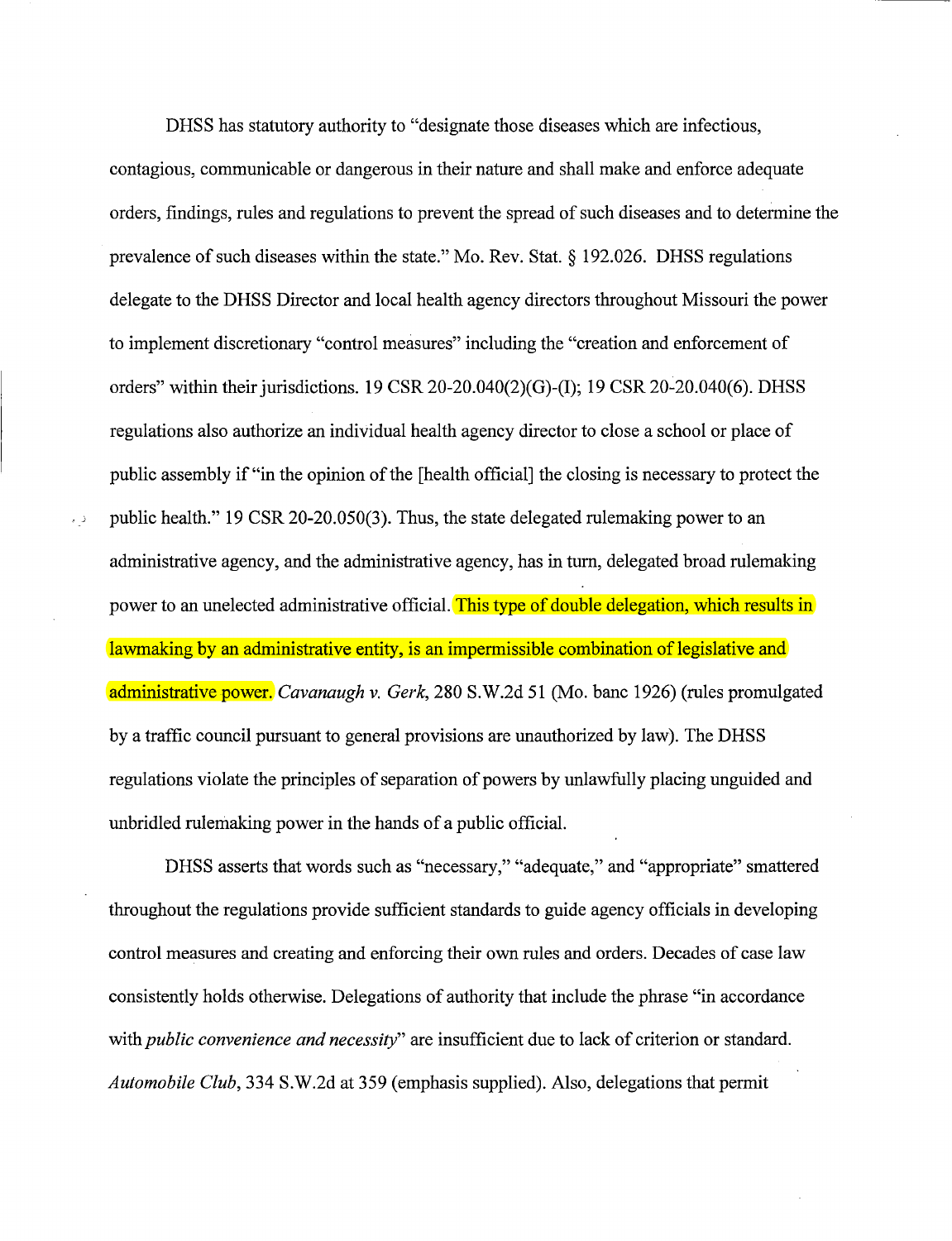discretionary declarations that a building is a public nuisance and allow an official to take "steps as may be *necessary* for the immediate abatement of any and all such nuisances" are also insufficient due to lack of criterion or standard for abatement. *Lux,* 15 S.W.2d at 345 (emphasis supplied); *see also Clay v. City of St. Louis,* 495 S.W.2d 672, 674 (Mo. App. 1973) (a delegation that instructed an agency to "establish a fee schedule" was insufficient because it did not set forth any standards to follow when setting the fees).

Other states, like Michigan, Wisconsin, and Pennsylvania have recently come to the same conclusion regarding administrative order-creation in connection with COVID-19. "The powers conferred by [a Michigan statute granting an executive authority to take action] simply cannot be rendered constitutional by the standards 'reasonable' and 'necessary,' either separately or in tandem." *Midwest Inst. Of Health, PLLC v. Governor of Mich. (In re Certified Questions.from the United States Dist. Court),* No. 16, 506 Mich. 332 (Mich. 2020). The Wisconsin Supreme Court also addressed this issue when it struck down a statewide "Safer at Home Order" issued by a Director of Wisconsin's department of health in response to COVID-19 concerns. *Wisconsin Legislature v. Palm,* 942 N.W.2d 900 (Wisc. 2021). The order was created by a Wisconsin administrative official pursuant to a state regulation that gave her broad authority to take "all emergency measures *necessary* to control communicable diseases." *Palm,* 942 N.W.2d at 917. The term "necessary" did not provide sufficient standards for her action. *Id.* Most recently the Pennsylvania court held: "

The purported authority cited by the Acting Secretary in the Masking Order does not convey the authority required to promulgate a new regulation without compliance with the formal rulemaking requirements of the . . .Regulatory Review Act. Therefore, because the Acting Secretary did not comply with the requirements of the [state APA], the Masking Order is void ab initio. For this Court to rule otherwise would be tantamount to giving the Acting Secretary unbridled authority to issue orders with the effect of regulations in the absence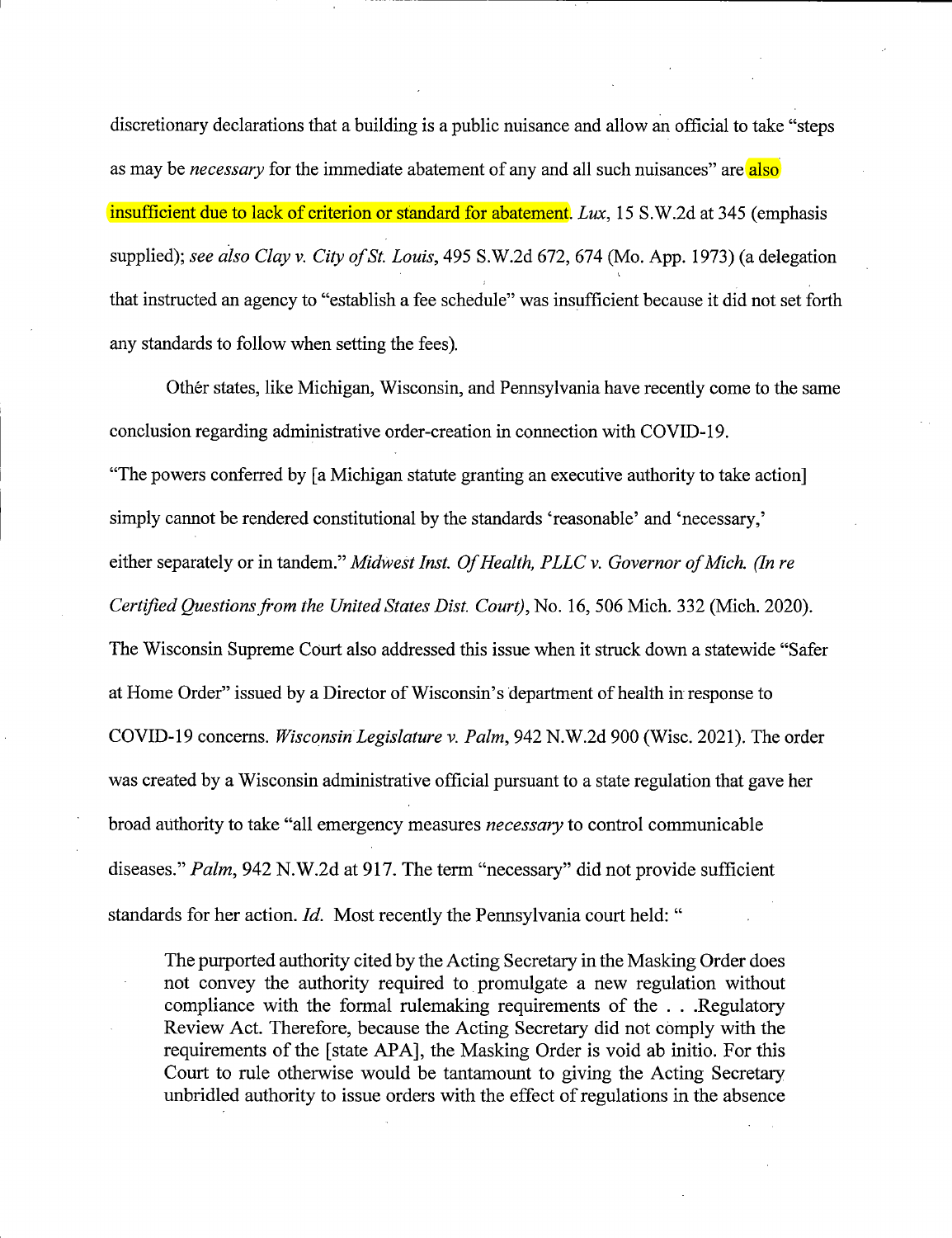of. compliance with the. . . [state APA]. As this would be contrary to Pennsylvania's existing law, we decline to do so.

Corman, et.al v. Acting Secretary of the Pennsylvania Department of Health, No. **294 M.D. 2021 (Nov. 10)** 

Federal courts also agree. The United States Supreme Court held that a delegation authorizing an executive to take action "as he may deem necessary" is an unconstitutional delegation because it assumes positive motives with no set standards. *Panama Refining Co. v. Ryan,* 293 U.S. 388 (1934); *see also State v. Becerra,* 2021 WL 2514138 (M.D. Fla.) (holding that Center for Disease Control ("CDC") lacked authority to issue a "conditional sailing order" to the cruise industry, rejecting the CDC's argument that a federal statute authorized the Secretary to freely employ his "judgment" about restrictions "necessary" to prevent the transmission of COVID-19).

#### *i. Regulations that delegate unfettered and unbridled rulemaking to an administrative official based on "necessity" are invalid.*

The authority that the DHSS regulations purport to grant to an administrative official to implement control measures and create and enforce orders is open-ended discretion—a catch-all to permit naked lawmaking by bureaucrats throughout Missouri. The regulations codified at 19 CSR 20-20.040(2)(G) -(I), 19 CSR 20-20.040(6) fail to set forth any standards to guide the DHSS Director or the DHSS-deputized local health agency directors in their creation of orders purporting to prevent the spread of a communicable disease into the state. The state's enabling act provides no standards for the issuance of orders. Mo. Rev. Stat.§ 192.026. Orders authorized by the regulations are completely within the discretion of the agency official and are limitless, standardless, and lack adequate legislative guidance for their creation. The regulations also fail to provide any procedural safeguards for those aggrieved by the orders. The regulations create a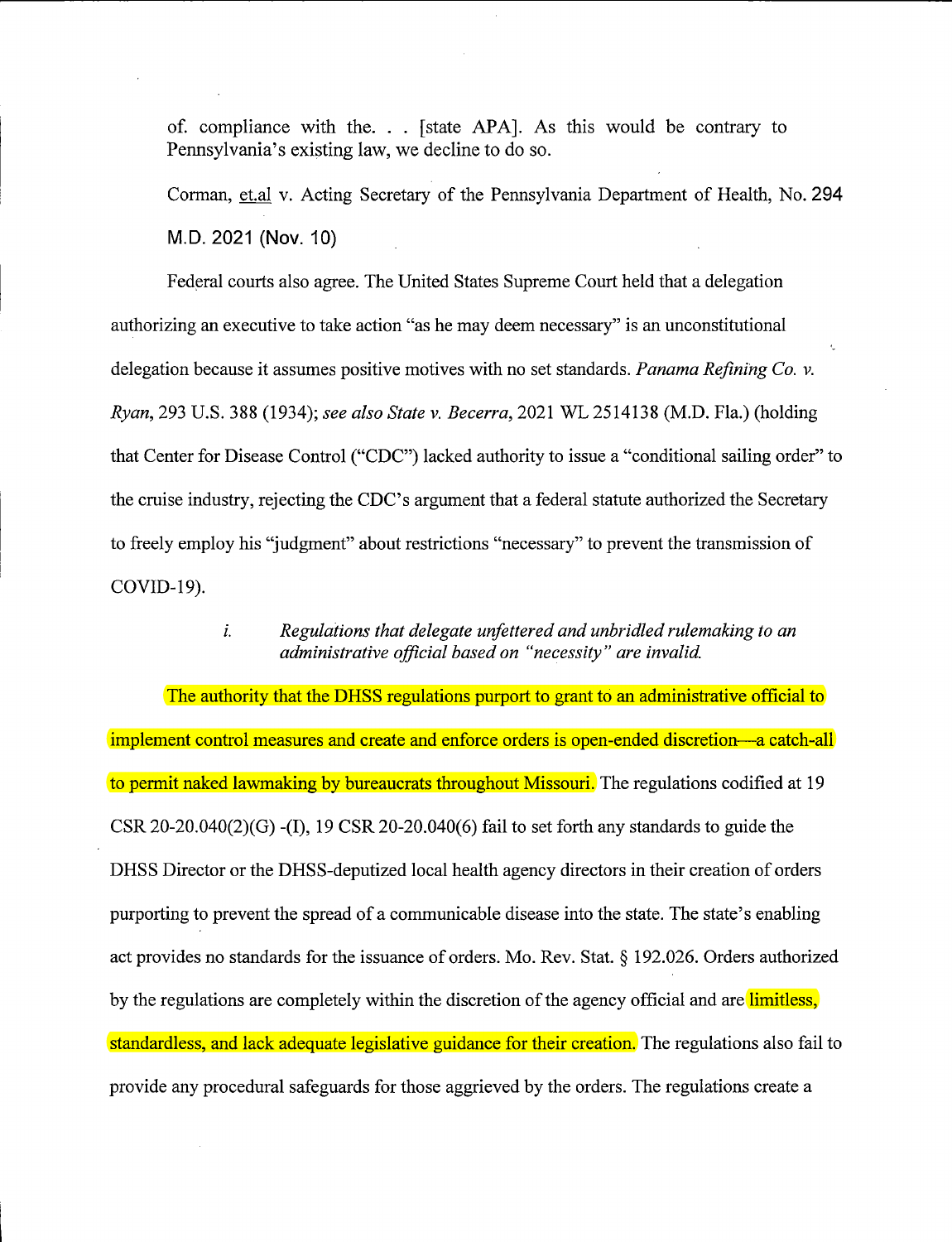system of statewide health governance that enables unelected officials to become accountable to no one. Authorizing necessary, or appropriate, or adequate orders does not set forth the required standard or guideline for the administrative official.

Plaintiffs produced ample evidence that health agency directors throughout Missouri have used the power granted to them by 19 CSR 20-20.040 to exercise unbridled and unfettered personal authority to in effect, legislate. Local health directors have created generally applicable orders, both in writing and verbally, requiring individuals within their jurisdictions to wear masks, limiting gathering sizes in peoples' own homes, creating capacity restrictions, limiting usage of school and business facilities including tables, desks, and even lockers, mandating spacing between people, ordering students be excluded from school via quarantine and isolation rules created by health directors based on masking or other criteria not adequately set forth in either by the state legislature or by DHSS rules, among other generally applicable orders. This impermissible power to independently create new laws is purportedly delegated to them by 19 CSR 20-20.040(2)(G) -(I), 19 CSR 20-20.040(6) but Mo. CONST. art. II,  $\S$  1 simply and clearly prohibits, without question, such lawmaking.

A local health agency director is constitutionally prohibited from exercising discretion to issue generally applicable rules prohibiting or requiring certain conduct and disciplinary consequences for violations of the director's unilaterally created rules. Yet, this has been happening across the state for over 18 months, thanks to unconstitutional language buried in state regulations. DHSS regulations that permit an agency health director to create and enforce orders and take other discretionary "control measures," which are predominantly set forth in 19 CSR 20-20.040(2) (G)-(1) and (6), are unconstitutional and are therefore invalid.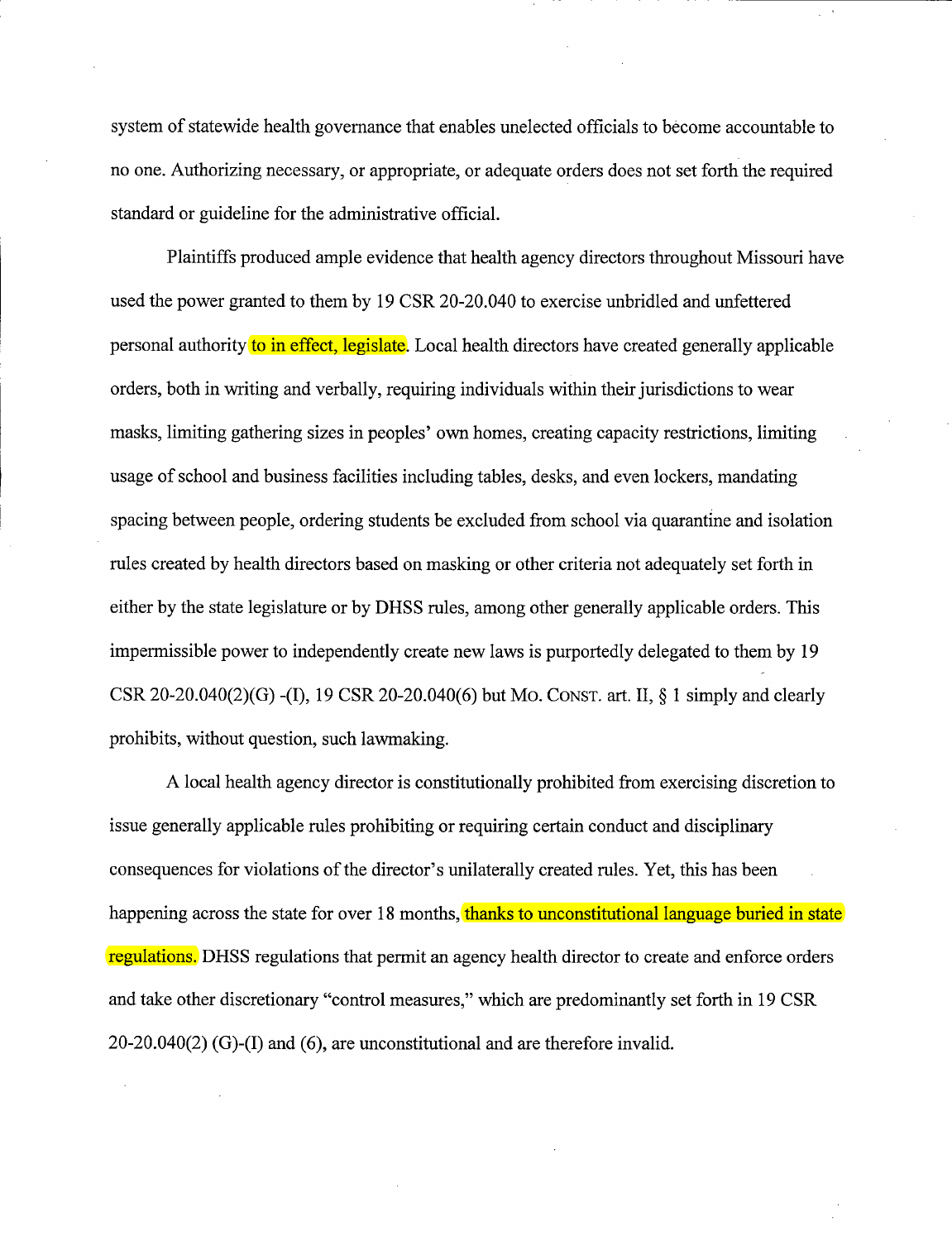*ii. DHSS regulation that delegates unfettered and unbridled decision-making authority to an administrative official to close a school or assembly based on the official's "opinion" is invalid.* 

The DHSS regulation authorizing a health agency director's discretionary closure of a school or place of public assembly based on the director's personal opinion is invalid. 19 CSR 20-20.050(3). This regulation clothes an individual health agency director with the power to "close any public or private school or other place of public or private assembly when in the opinion of the [health agency director] the closing is necessary to protect the public health." The use of the term "in the opinion of" clearly designates complete discretion in an administrative bureaucrat to determine closure. The regulation even prohibits reopening "until permitted by whomever ordered the closure." 19 CSR 20-20.050(3).

The Missouri Supreme Court has held that a bureaucrat cannot possess such broad authority. In *Lux v. Milwaukee Mechanics Ins. Co.,* 15 S. W.2d 343 (Mo. 1929), a challenged ordinance clothed an appointed city official, the superintendent of buildings, with full discretionary power to declare any building which becomes unsafe from fire to be a public nuisance, and authorized the superintendent to take immediate steps to abate such nuisance. The challenged ordinance was held unconstitutional because it gave a city official the power to condemn a building without providing guides, tests, or standards to protect the property owner from arbitrary action.

A health agency director with the authority to shut down a school or assembly wields incredible power to coerce his subjects into submission. DHSS's permissive closure regulation effectively converts the recommendations, and even whims, of a health agency director into enforceable law. If the health agency director holds the "opinion" that a school is not doing enough, he can close it. And according to the regulation, he is the only one who can permit it to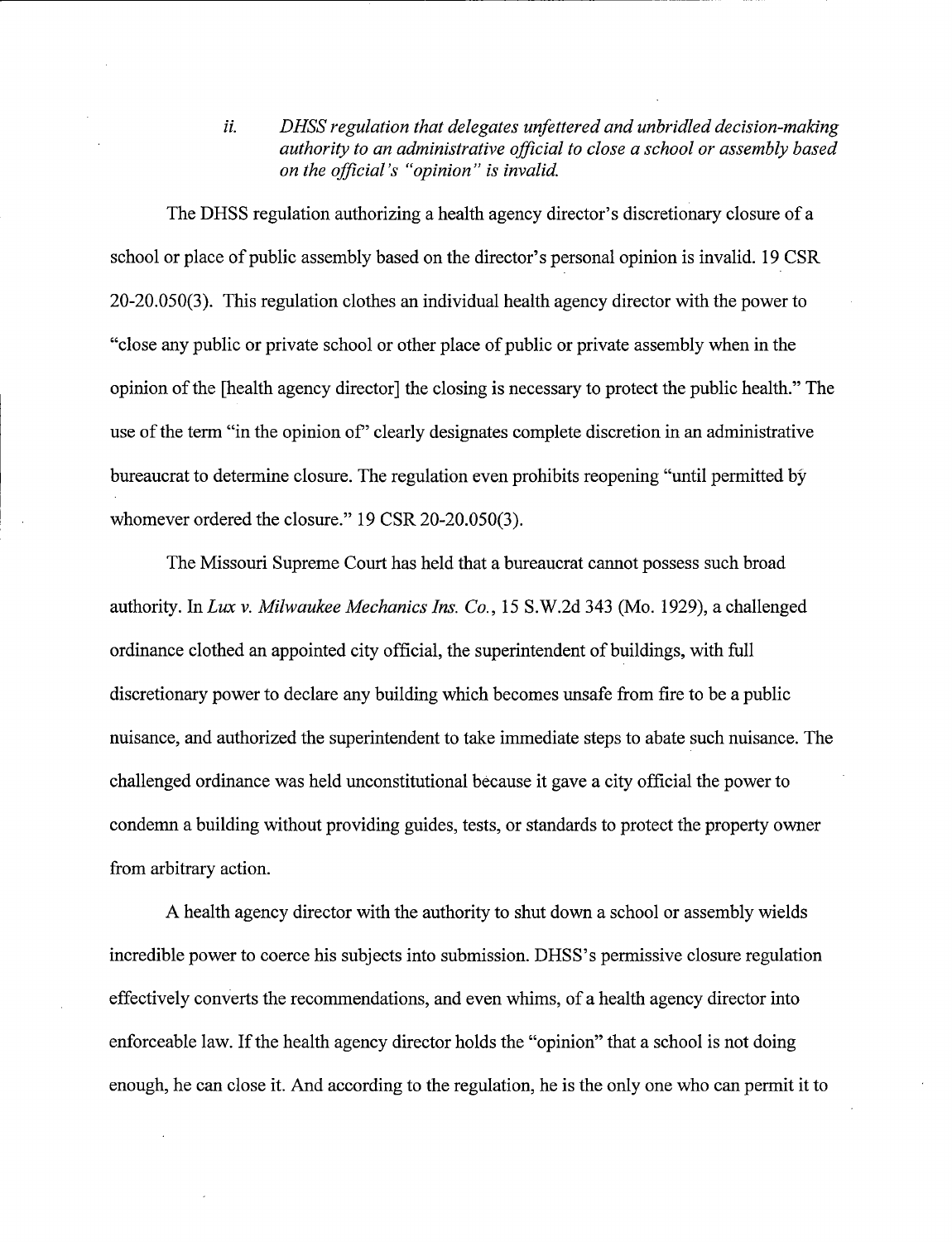be reopened. This incredible power cannot lawfully be placed in the hands of one bureaucrat. Lux, 15 S.W.2d at 345. Put simply, if "as may be *necessary* for the immediate abatement of any and all such nuisances" was insufficient according to Missouri's highest court in *Lux,* then "necessary to protect the public health" based on "opinion" is definitely insufficient.

Schools and places of public assemblies should no longer fear arbitrary closure based on the whims of public health bureaucrats. This system is entirely inconsistent with representative government and separation of powers and makes a mockery of our Missouri Constitution and the concept of separation of powers. The DHSS regulation set forth at 19 CSR 20-20.050(3) is unconstitutional and is therefore invalid.

### **2. DHSS regulations violate the Missouri Administrative Procedure Act, Mo. Rev. Stat.§ 536.010, et seq.**

The DHSS regulations are also invalid because they authorize rulemaking by state and local agency officials in violation of the Missouri Administrative Procedure Act,§ 536.010, et seq. A "rule" is defined by Mo. Rev. Stat.  $\S$  536.010(6) to include "each agency statement of *general applicability* that implements, interprets, or prescribes law or policy." (emphasis supplied). "Any agency announcement of policy or interpretation of law that has future effect and acts on unnamed and unspecified facts is a 'rule."' *Department of Social Services; Div. of Medical Services v. Little Hills Healthcare LLC,* 236 S.W.3d 637 (Mo. bane 2007), *citing NME Hospitals, Inc. v. Department of Social Servs,* 850 S.W.2d 71, 74 (Mo. bane 1993).

Rules promulgated by DHSS must comply with the procedural requirements of the Administrative Procedure Act Sections 536.021 and 536.024 prior to enactment and enforcement. Mo. Rev. Stat. § 192.006. These procedural requirements include a number of steps, including publication, notice and comment period, and approval of the Missouri Legislature prior to finality. In *Little Hills,* a state agency imposed a financial calculation related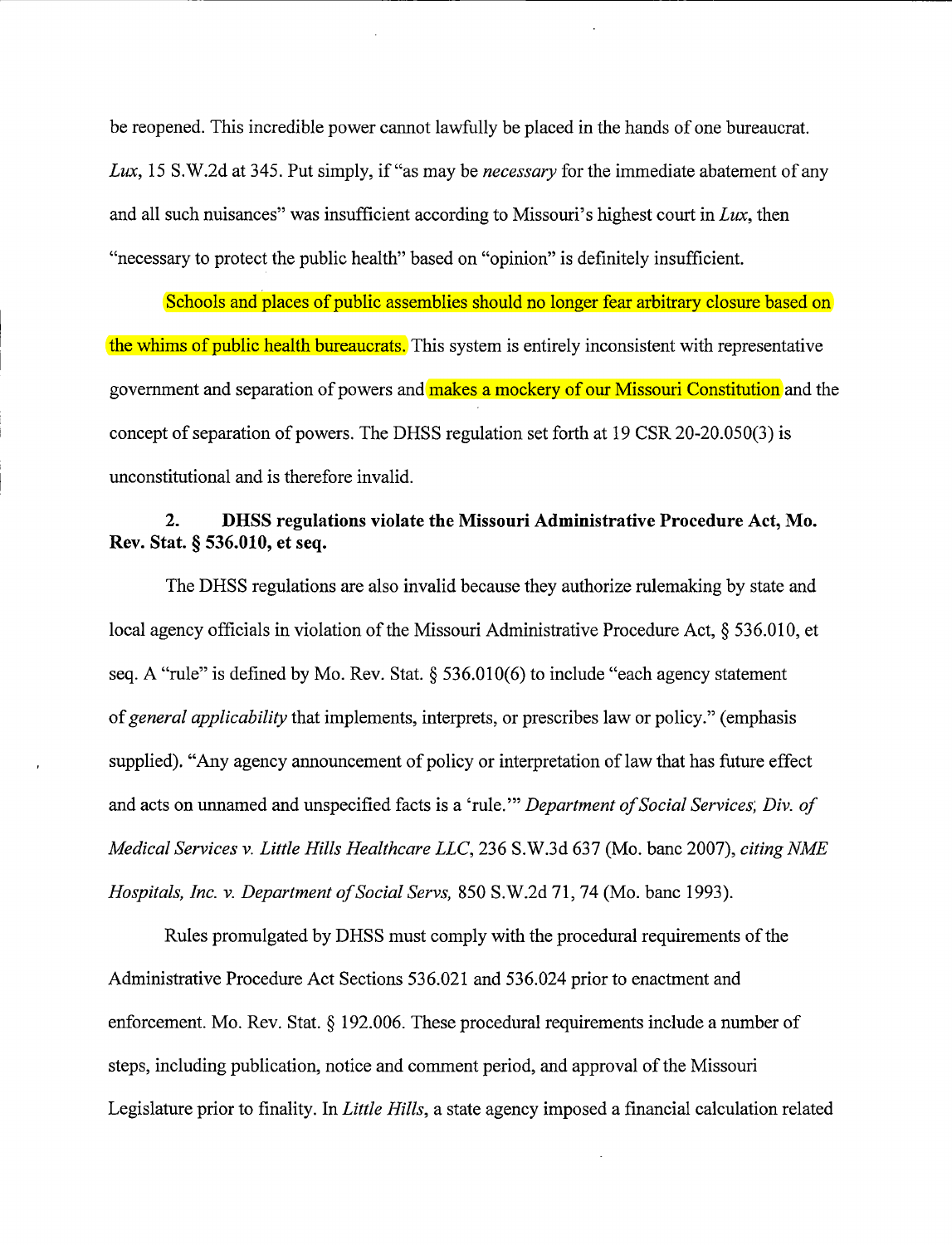to Medicaid reimbursement that did not proceed through the procedural safeguards set forth in Chapter 536 prior to its implementation. Because the financial calculation had general applicability to the public, it was ineffective unless and until the procedural due process set forth in Chapter 536 occurred. 236 S.W.3d at 643 ("failure to promulgate a rule as required voids the decision that should have been properly promulgated as a rule").

Although the regulations contained in 19 CSR 20-20.010 et seq. were themselves promulgated pursuant to the APA's procedural protections, the regulations specifically authorize subsequent rulemaking by administrative officers for which there are no procedural protections prior to implementation. DHSS is prohibited by the APA from giving an unelected official the power to do what DHSS itself lacks the power to  $do$  – enact rules outside the procedural protections set forth in Chapter 536, RSMo. DHSS has done *exactly that* by authorizing one person at a local agency to create and enforce orders, rules or regulations without ensuring that the procedural safeguards applicable to DHSS actions are also applicable to the bureaucrat's actions.

Plaintiffs presented evidence that these subsequent rules – those directed to prevention of COVID-19-have been issued as "orders" by local health agency directors throughout Missouri in reliance on  $19 \text{CSR } 20-20.040(2)$  and (6). Local health agency directors, in reliance on  $19$ CSR 20-20.040, have enacted rules all by themselves, with no notice, sometimes posted them on the internet by surprise, sometimes sent them by email, and sometimes provided verbal orders. They also haphazardly ordered the shutdown of businesses not in compliance with their selfimposed laws.

DHSS regulations that permit agency directors to implement discretionary control measures and create and enforce orders that fit within the definition of "rule" are invalid because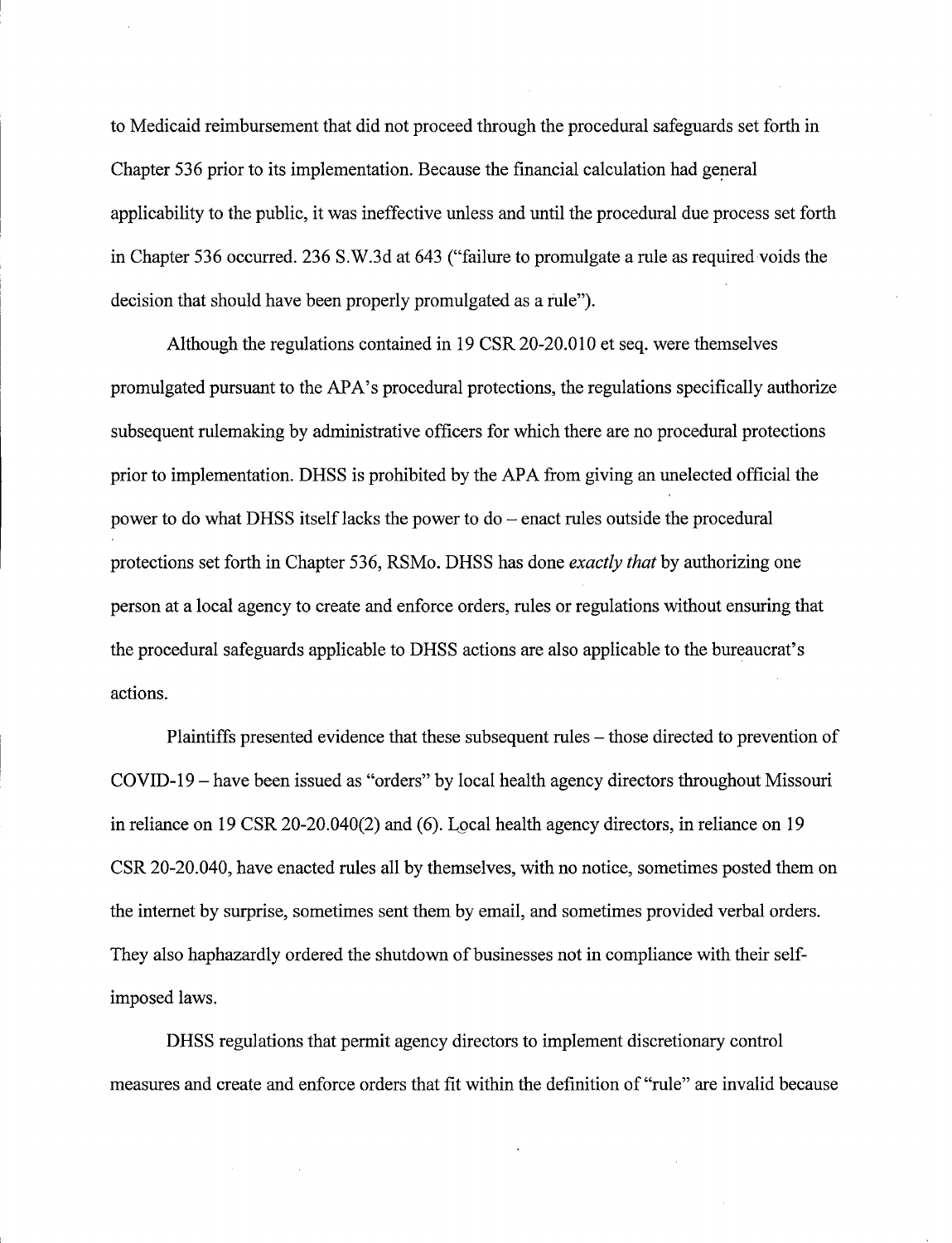they violate the APA. Thus, regulations codified at 19 CSR 20-20.040(2)(G) -(I), (6) expressly authorize violations of the APA and are therefore invalid.

## **3. DHSS regulations are inconsistent with the framework established by Missouri statutes for the creation of public health law and violate Section 31 of Article I of the Constitution of Missouri.**

Missouri statutes give elected legislative bodies, not individual health agency directors, authority to create county-wide laws related to communicable disease.<sup>1</sup> More specifically, Mo. Rev. Stat.§ 192.300 provides: "County commissions [which include county councils] and the county health center boards of the several counties may make and promulgate orders, ordinances, rules or regulations, respectively as will tend to enhance the public health and prevent the entrance of infectious, contagious, communicable or dangerous diseases into such county." A "county health center board"2 is an elected governing body established by Mo. Rev. Stat. Chapter 205.

Missouri law also provides for criminal punishment for violation of a public health law adopted by a county council or county commission. Mo. Rev. Stat. § 192.300(4) provides: "Any person, firm, corporation or association which violates any of the orders or ordinances adopted, promulgated and published by such county commission is guilty of a misdemeanor and shall be prosecuted, tried and fined as otherwise provided by law." Thus, when a county council or

<sup>2</sup> It is also commonly referred to as a "county health center board of trustees."

<sup>&</sup>lt;sup>1</sup> No Missouri statute specifically authorizes an individual health agency official to unilaterally issue orders, rules or regulations related to communicable disease. To do so would be an unlawful delegation of authority in violation of Mo. CONST. art. II,§ 1. The legislature recently placed a time limit on certain orders related to communicable disease. Mo. Rev. Stat. 67.265. A time limit does not rectify the constitutionally deficient DHSS regulations because health agency officials are constitutionally prohibited from creating generally applicable laws for any length of time, no matter how brief.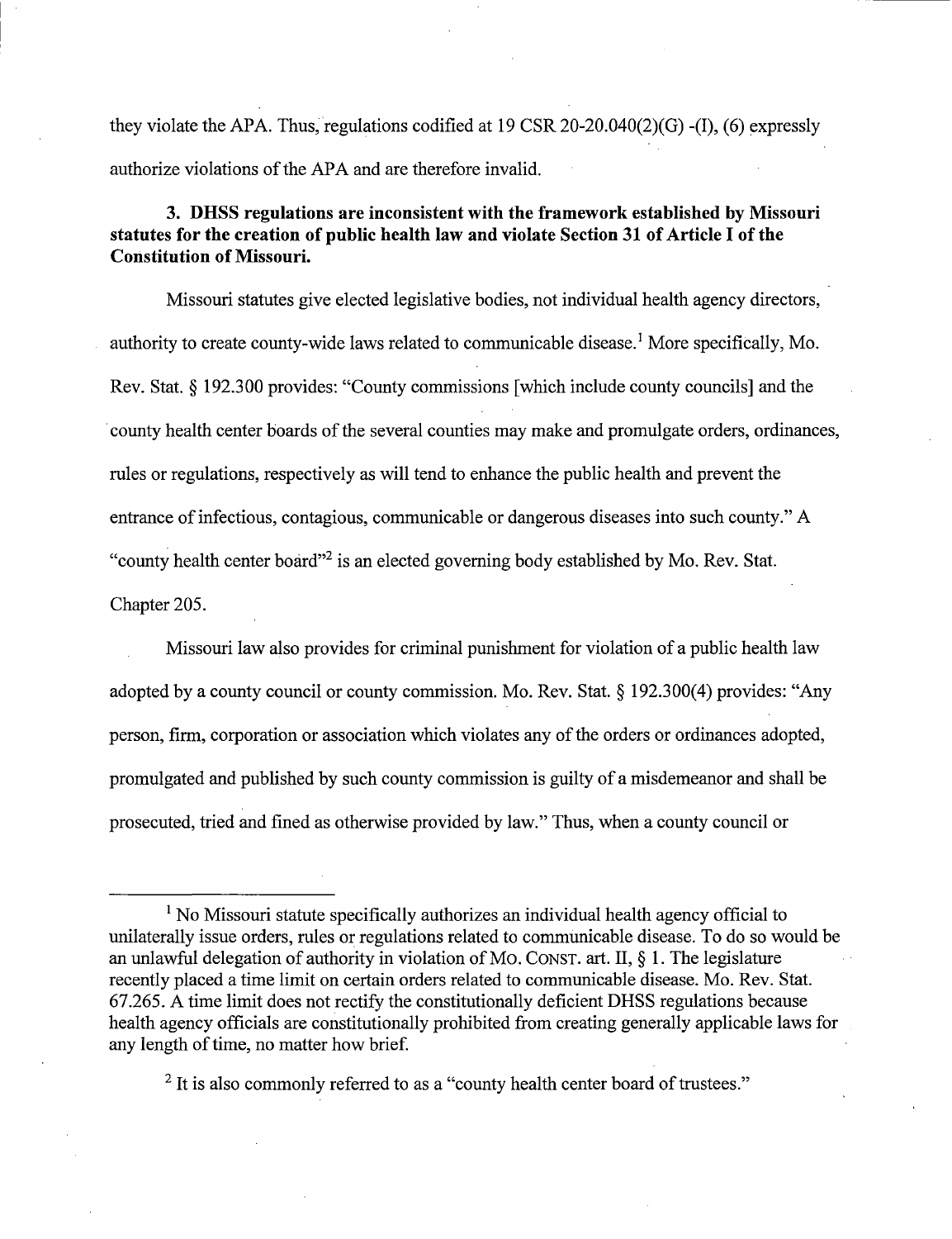commission enacts a law to prevent the spread of contagious disease that is generally applicable to all individuals, schools, businesses, governments and other organizations, the legislature must determine that the order or ordinance is so necessary that a violation of the law justifies applicable criminal sanctions.

Further, the Missouri Constitution provides "that no law shall delegate to any commission, bureau, board or other administrative agency authority to make any rule fixing a fine or imprisonment as punishment for its violation." MO. CONST. art. 1, § 31. Thus, DHSS regulations that authorize a county health agency director to write a law cannot possibly be considered, within the statutory framework of Section 192.300, a county-wide law. To do so would violate the creation authority set forth in Mo. Rev. Stat. § 192.300 and the prohibition on criminal punishment set forth in Section 31 of Article I of the Missouri Constitution.

# , **4. The DHSS regulations, as implemented, violate the equal protection clause of the Missouri Constitution.**

Article I, Section II of the Missouri Constitution provides that "all persons are created equal and are entitled to equal rights and opportunity under the law." Mo. CONST. art I,  $\S$  2. Equal protection of the law means "equal security or burden under the laws to everyone similarly situated; and that no person or class of persons shall be denied the same protection of the laws which is enjoyed by other persons or classes of persons in the same place and under like circumstances." *Kansas City v. Webb,* 484 S.W.2d 817 (Mo. bane 1972) *citing Ex Parte Wilson,*  330 Mo. 230, 48 S.W.2d 919, 921. Equal protection of the laws means that no person or class of persons shall be denied the same protection of the laws which is enjoyed by other persons or other classes in the same place and under like circumstances. *Id., citing Missouri v. Lewis,* 101 U.S. 22, 31, 25 L.Ed. 989.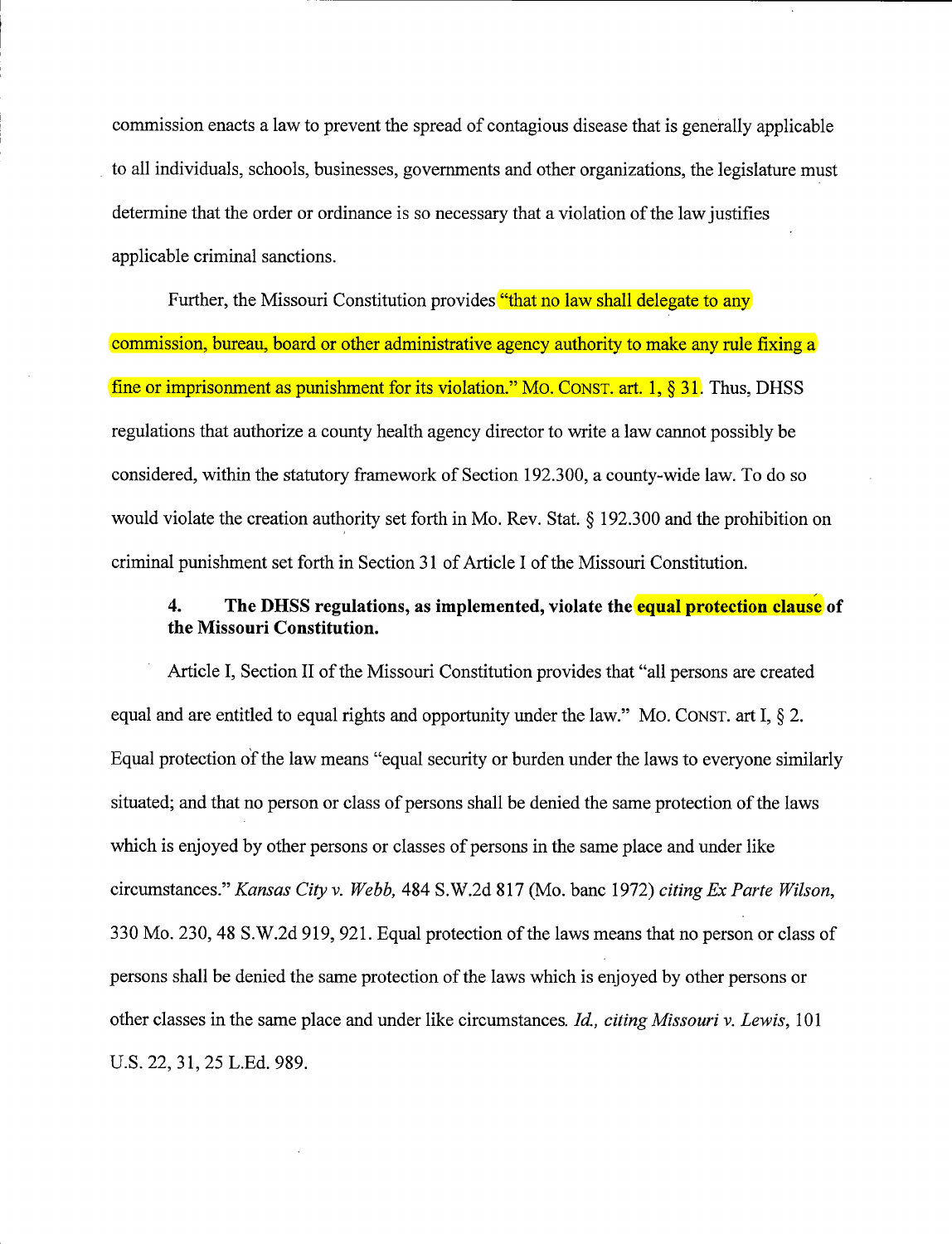Throughout 2020 and 2021, Missouri's residents and businesses have been subjected to orders created and issued by bureaucratic edict outside the constitutionally mandatory legislative process. These orders substantially differ between counties even though COVID-19 is not a county-specific disease. Plaintiffs presented evidence that Missourians have been subjected to unconstitutionally created "health orders" that, for example, prohibit them from leaving their homes located in certain counties except for certain delineated reasons, permit worship services but prohibit Bible study, require churches in some counties to tum people away from their services if fire code capacity reaches 25%, require elementary students to wear masks indoors, even while playing basketball, and prohibited children from giving "high fives." Plaintiff Shannon Robinson was not permitted to have people over to her own home, even in masks, even socially distanced, because she has a large family and the number of people would exceed permitted attendance at her own dinner table. When she moved from St. Louis County to Franklin County, she could again have friends over. Restaurants have been unilaterally shut down even without any presence of infection and without inspection based on administratively . issued "health orders" that violate the Constitution and have not been promulgated pursuant to the APA's procedural protections, while restaurants down the street in a neighboring county remain open. Children are removed from schools in some counties but not others, based on different masking rules issued by local health bureaucrats that are unconstitutionally created.

Plaintiffs presented evidence that these orders issued by health agency directors go into effect without public comment, and become effective once posted on the internet. These bureaucratic edicts are for an indefinite duration until they are removed or edited based on the opinion of the bureaucrat who wrote them.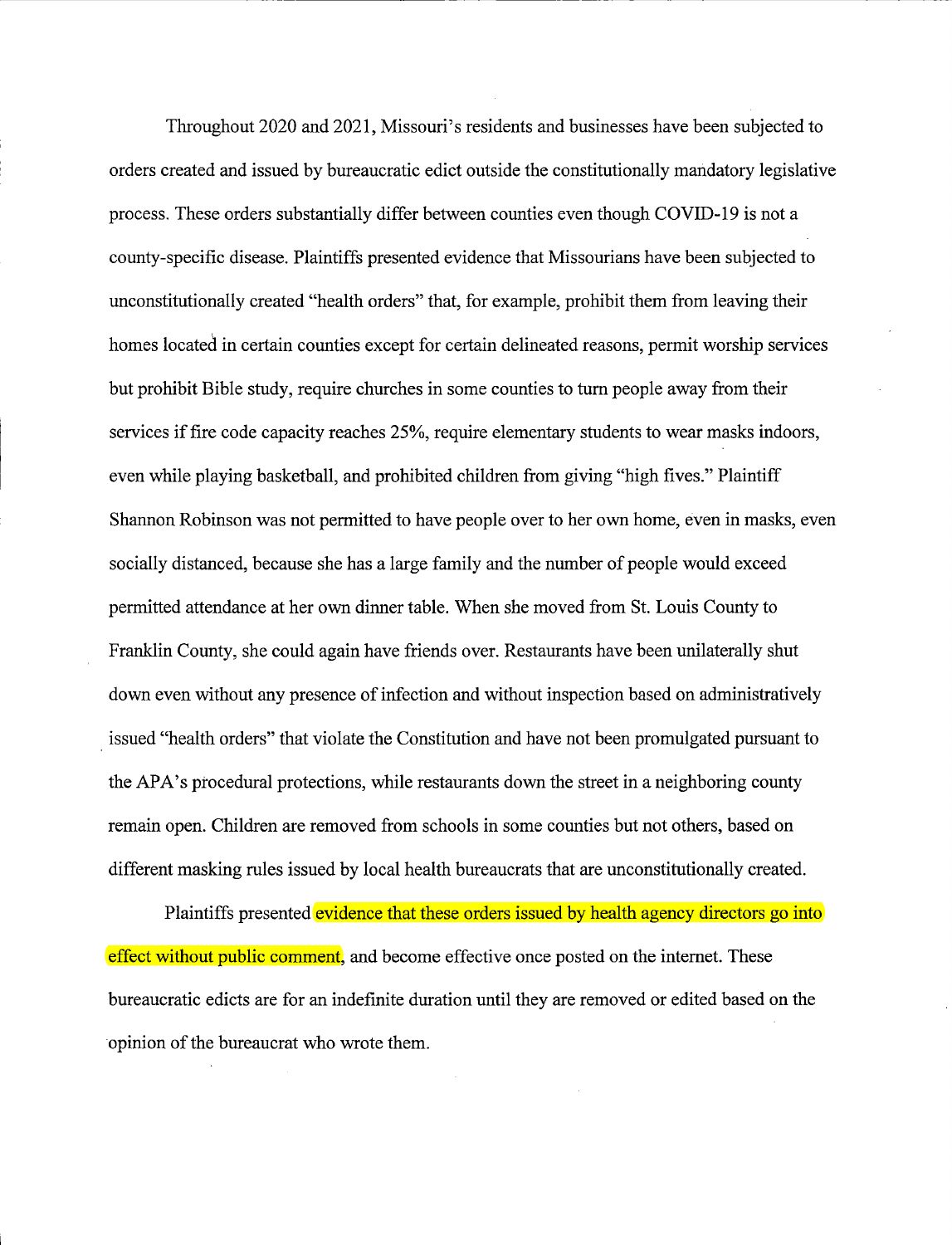Because DHSS permits discretionary orders on a county by county basis by bureaucrats in each respective county, Missourians have faced disparate treatment based on county lines. In a statewide pandemic as defined by 19 CSR 20-20.010(37), it is not fair or equitable for a business in one county to be arbitrarily closed down, when another business in another county experiencing the same exact pandemic situation is not also closed down for the same reasons. The DHSS regulations authorize arbitrary and capricious rulemaking that creates a substantial inequity among affected people and businesses. This is particularly true of those who live in a county with an overactive, unelected and unchecked bureaucrat intent on exerting power that is not similarly exerted in other counties by their unelected health bureaucrats.

Can it be said that COVID-19 knows to stop at specific county lines and does not travel over? It is completely irrational that, at this point in time, now that COVID-19 has spread across the globe, a first grader in Wildwood is not allowed to play sports, while a first grader in Jefferson County who lives less than a mile away is allowed to do so. Individual freedoms are affected in different ways throughout Missouri relating to the same COVID-19 illness thanks to the DHSS regulations that allow one person to make and enforce laws, and close things down with no standards other than a completely unappealable and unchallengeable "opinion" regarding public health protection. The DHSS regulations permit different treatment across county lines in a manner that is completely arbitrary and violates the equal protection clause of the Missouri Constitution, Mo. CONST. art. II, § 1.

Missouri's local health authorities have grown accustomed to issuing edicts and coercing compliance. It is far past time for this unconstitutional conduct to stop.

For the foregoing reasons, this court issues the following orders: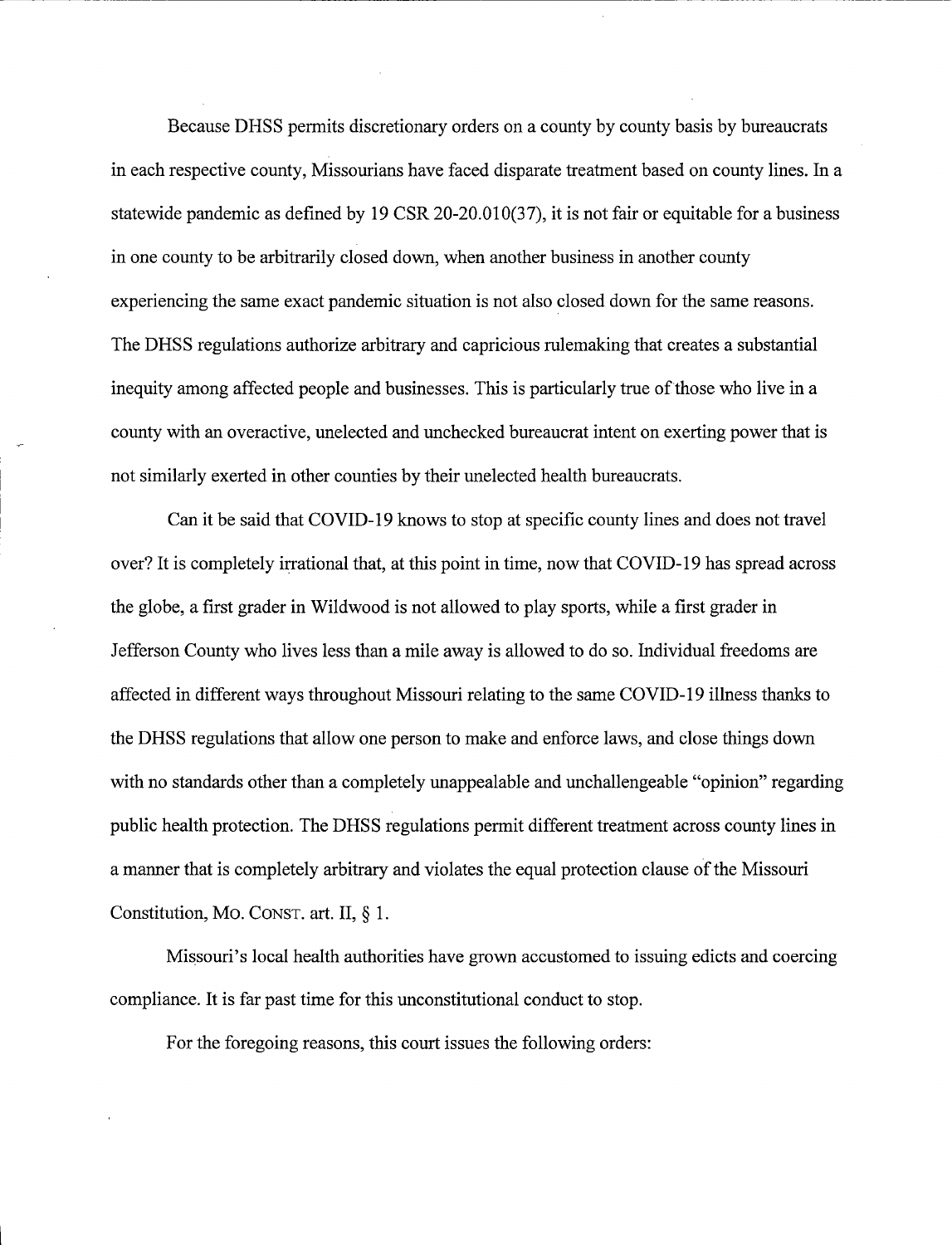- 1) This court declares that 19 CSR 20-20.040(2)(G) -(I), 19 CSR 20-20.040(6), including references to discretionary control measures contained in 19 CSR 20-20.010 et seq., violate the Missouri Constitution and Missouri statutes and are therefore invalid.
- 2) This court declares that 19 CSR 20-20.050(3) violates the Missouri Constitution and Missouri statutes and is therefore invalid.
- 3) The Director of the Department of Health and Senior Services, pursuant to Mo. Rev. Stat. § 536.022, shall file a notice of this court's action with the Missouri Secretary of State in accordance with the requirements of Mo. Rev. Stat. § 536.022.
- 4) The Missouri Secretary of State shall take action required by Mo. Rev. Stat.§ 536.022(4) regarding placing a notice in the register and removing the invalid regulations from the register.
- 5) Consistent with Plaintiffs' request for relief that this Court deems just and proper, DHSS and local health authorities are ordered to refrain from taking actions pursuant to 19 CSR 20-20.010 et seq. that require independent discretion in a manner inconsistent with this opinion and inconsistent with the constitution's limitation on legislative delegations and the APA's limitations on rulemaking authority. This includes discretionary verbal or written orders for which the legislature has failed to provide specific standards or guidelines, and to the extent that standards or guidelines for a particular action have been provided, they must be followed.
- 6) Plaintiffs presented evidence that students are being excluded from schools by discretionary written or verbal order or direction of local health authorities. Consistent with Plaintiffs' request for relief that this Court deems just and proper, and to eliminate the need for additional plaintiffs to request this Court strike invalid applications ofDHSS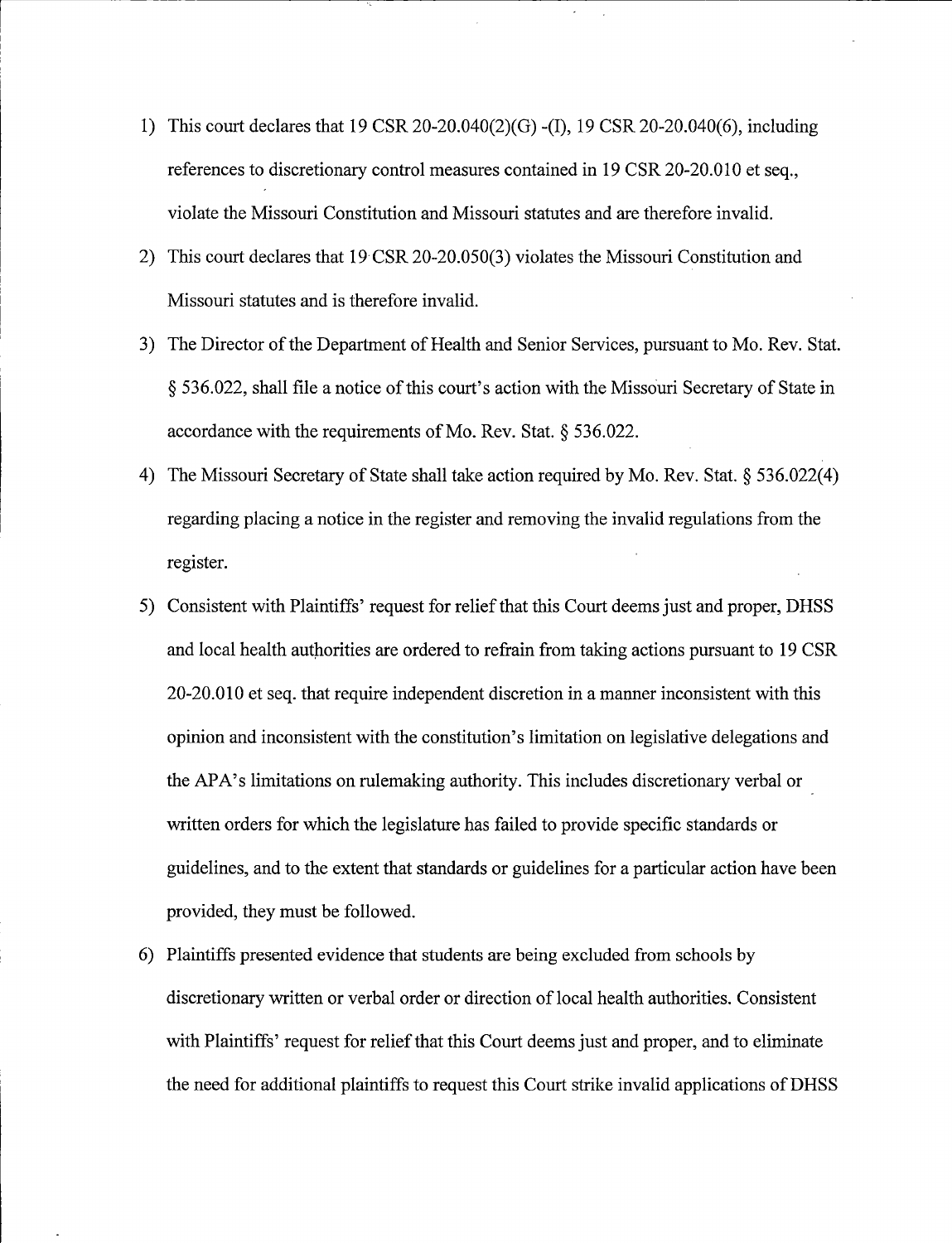- regulations regarding communicable disease, this Court directs DHSS to instruct local health authorities to refrain from issuing verbal or written orders regarding circumstances under which children can be excluded from school. 19 CSR 20-20.030(1) specifically provides that "persons suffering from a reportable disease or who are liable to transmit a reportable disease listed in 19 CSR 20-20.020(1)-(3) shall be barred from attending school." "Liable" means in a position to incur transmission (https://www.merriamwebster.com/dictionary/liable). Without determining whether 19 CSR 20-20.030 is constitutional, it is clear that any quarantine and isolation rules, or rules that exclude students from school, created by a local health authority outside the language of 19 CSR 20-20.030, are prohibited.
- 7) Consistent with Plaintiffs' request for relief that this Court deems just and proper, this Court orders that any and all discretionary orders or rules, whether written or verbal, that have been issued outside the protections of the Missouri Administrative Procedure Act and constitute a statement of general applicability that implements, interprets, or prescribes law or policy, or close a business based on the opinion or discretion of an agency official without any standards or guidance, by Director of the Department of Health and Senior Services and all local health authorities as defined by 19 CSR 20- 20.010(26), are null and void.
- 8) Consistent with Plaintiffs' request for relief that this Court deems just and proper, this Court orders the Director of the Department of Health and Senior Services to provide a copy of this order to all local health authorities throughout Missouri, and to post it with 19 CSR 20-20.010 et seq. in locations where the same is made publicly available by DHSS.